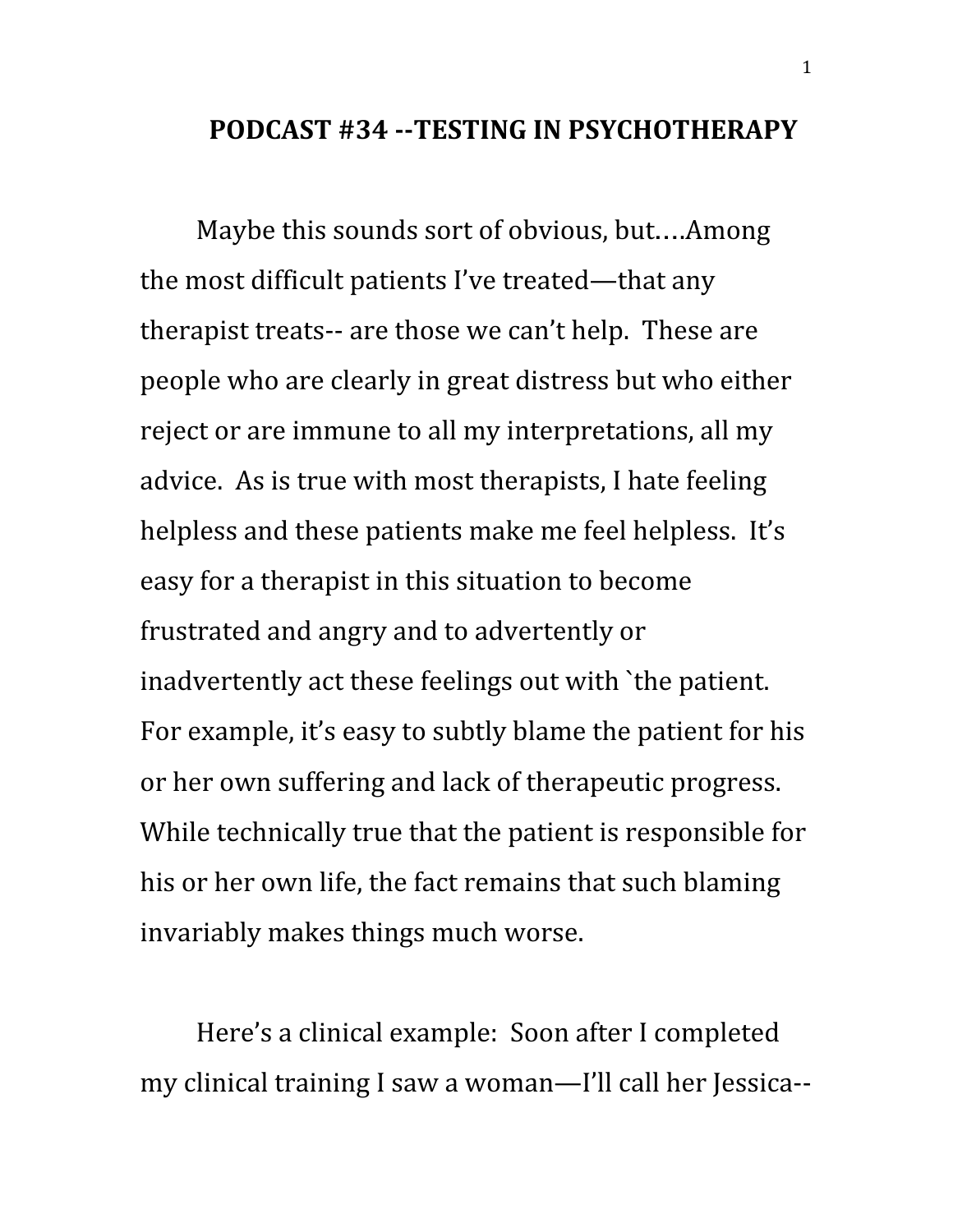who became suicidal, calling me night and day in crisis. This pattern continued on and off for 2 years. I was constantly worried about her. I always took her phone calls and was usually able to calm her down—talking her "off the ledge" so to speak, but my attempt to help her understand the source of her suffering always came to naught. I met with her frequently but she seemed to make little progress.

Finally, I got some help from a seasoned clinician and was able – finally – to help the patient reduce her distress, including her suicidality, and she began to make significant progress in therapy. I had finally found the key to understanding and helping her.

I hope to explain this "key" in some detail because it illustrates an important dimension of psychotherapy and how it works. And it has to do with testing.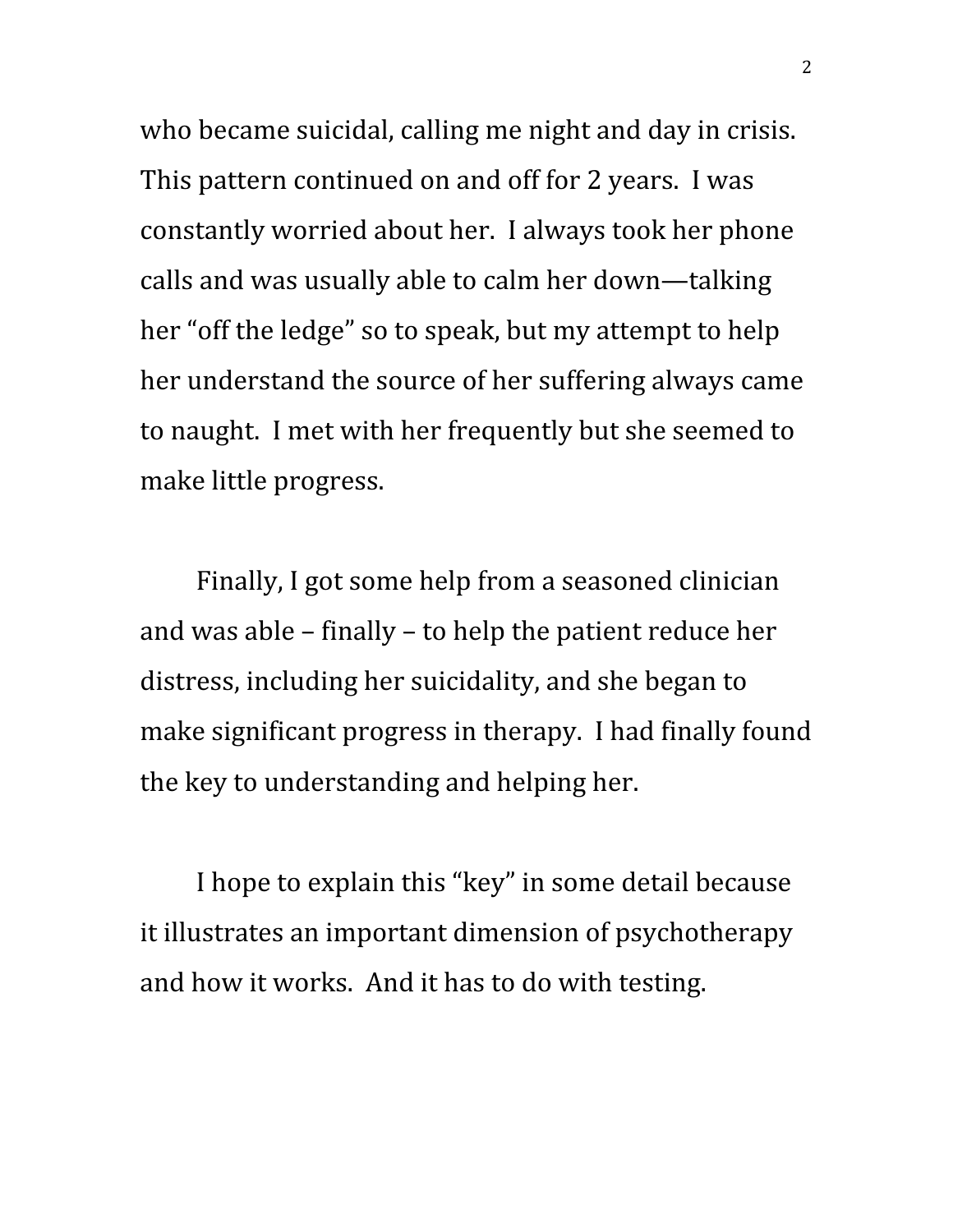Let me set the context---The psychoanalyst Joseph Weiss and his colleagues in the San Francisco Psychotherapy Research Group have argued that one powerful way that patients get better in therapy is through "testing." Patients, their research shows, test their therapists in various ways and if the latter passes the tests, the patient feels safe enough to make progress; if the therapist fails the tests, the patient becomes stuck and the treatment may even fall apart.

To understand testing—and, yes, to understand what happened in my work with Jessica—one has to, first, take a step back, and understand how Weiss views psychopathology. Because patients repeat some version of their psychopathology in therapy in the form of tests. See--Weiss says that in the course of development, people develop certain beliefs that he calls "pathogenic,"-–they are pathogenic because, by interfering with normal and healthy developmental needs and strivings, they create suffering. So pathogenic beliefs are beliefs formed in childhood that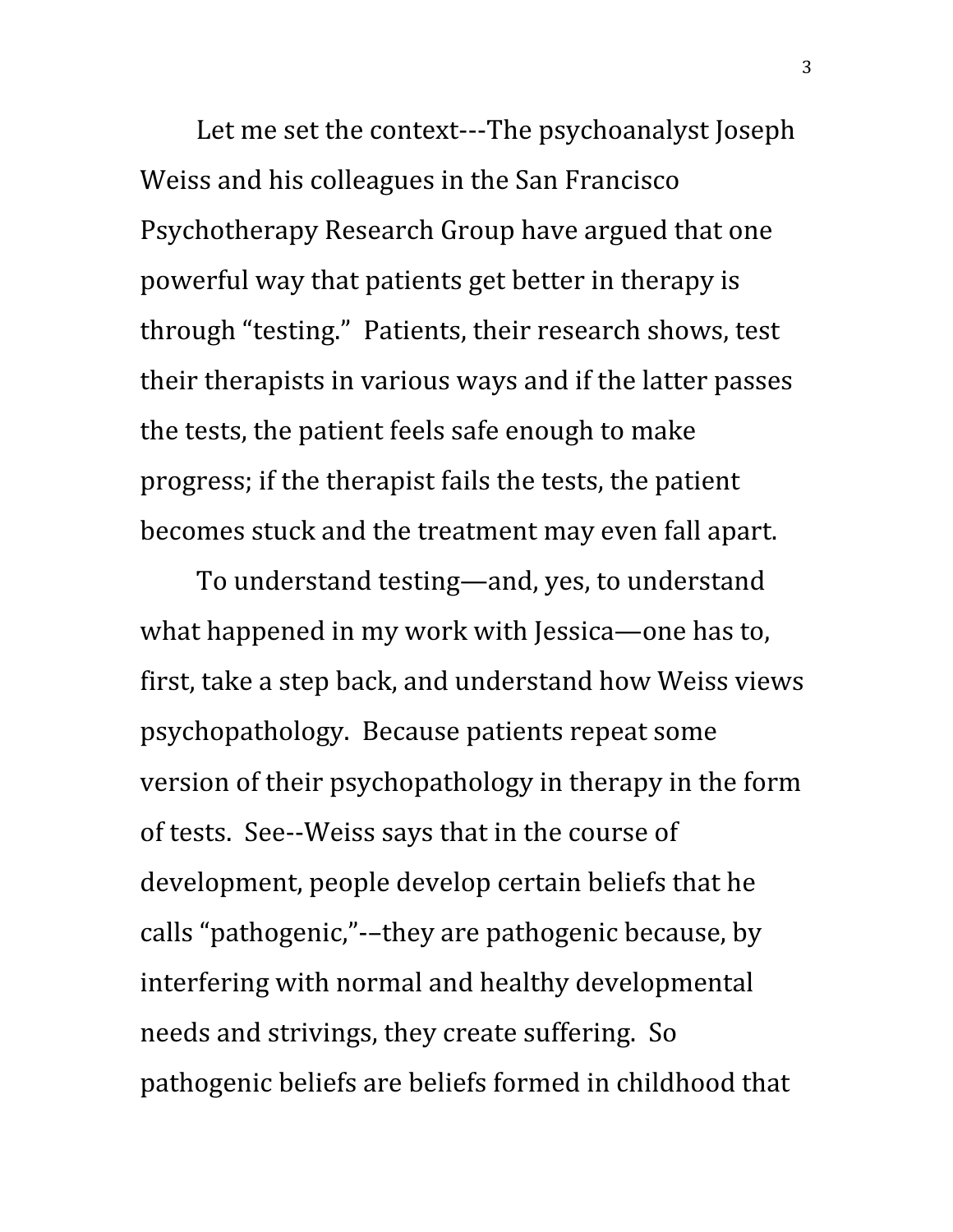create suffering. So, for example, one man I saw had grown up believing that he wasn't supposed to be stronger than his parents, that he would, in fact, hurt them if he acted in ways that were competent, assertive and successful. These beliefs were "pathogenic" because they led him to feel guilty and to then put himself down and act in self-demeaning ways. Or--A woman I treated developed the pathogenic belief that she wasn't supposed to be special and, as a result, she chose romantic partners who treated her with neglect and indifference. And still another woman grew up complying with her very critical mother—the pathogenic belief here was that her mother was "right", she was correct, in her critical judgments of the daughter-- and, as a result, my patient felt chronically unlovable and unattractive.

So, to summarize. In response to real experiences, experiences seen through the eyes of a child, people develop certain beliefs about themselves, other people, and the world that cause them to psychologically suffer.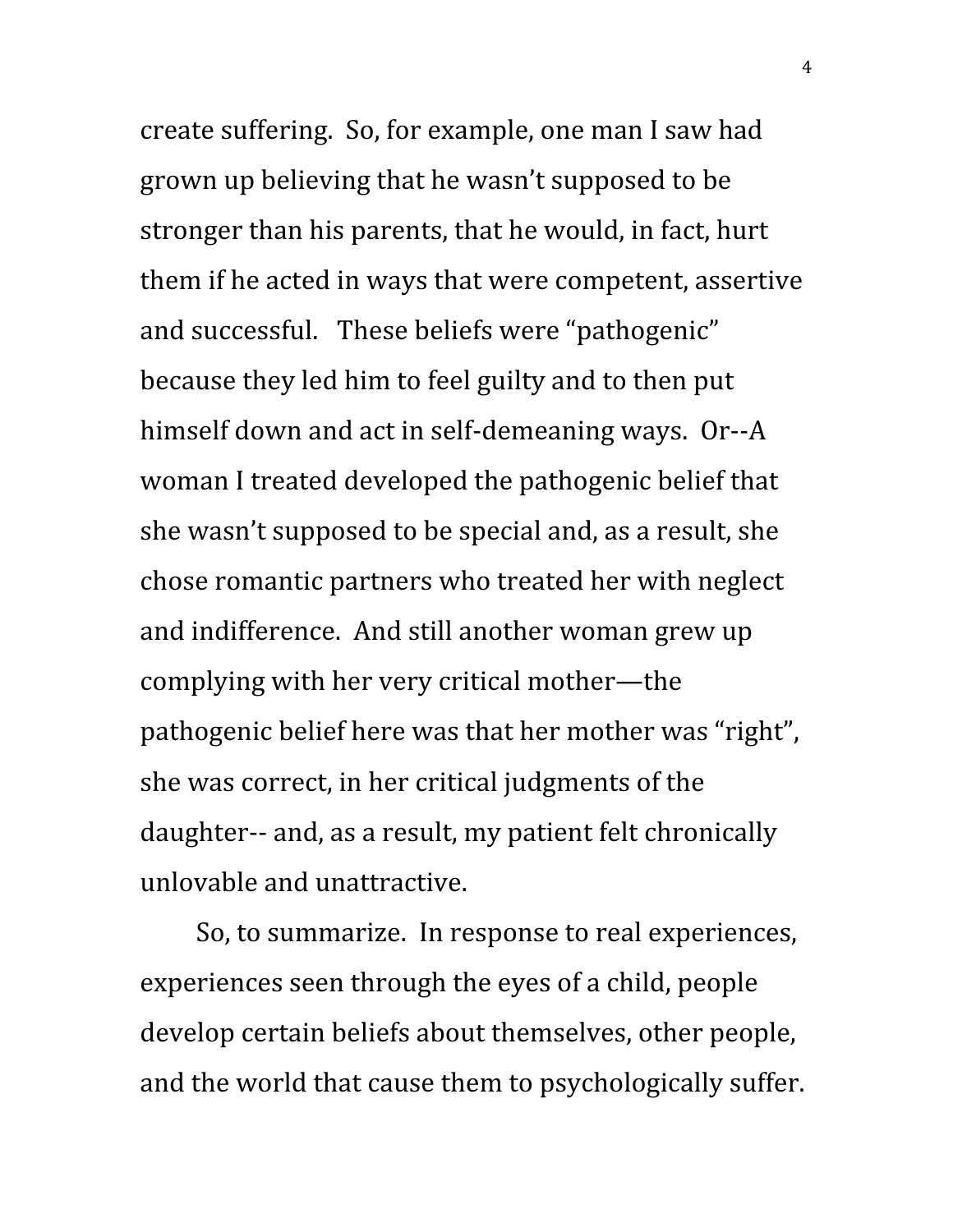And it is this suffering that leads people to seek a therapist's help.

It follows then, for Weiss, that the therapeutic process is simply this: it's a process by which a patient works with a therapist to free him or herself of painful pathogenic beliefs.

That's it. That's the secret sauce of psychotherapy.

Weiss and his colleagues argued that one of the most powerful ways that this work is accomplished is through testing. Here's how one vitally important form of testing works: The patient experiences and treats the therapist as if the therapist was and is an important person from the patient's past. This is called transference and is well known to most therapists. And to the extent that this earlier relationship was pathogenic, and is now being repeated with the therapist, transference enables the therapist to identify the patient's pathogenic beliefs because what happened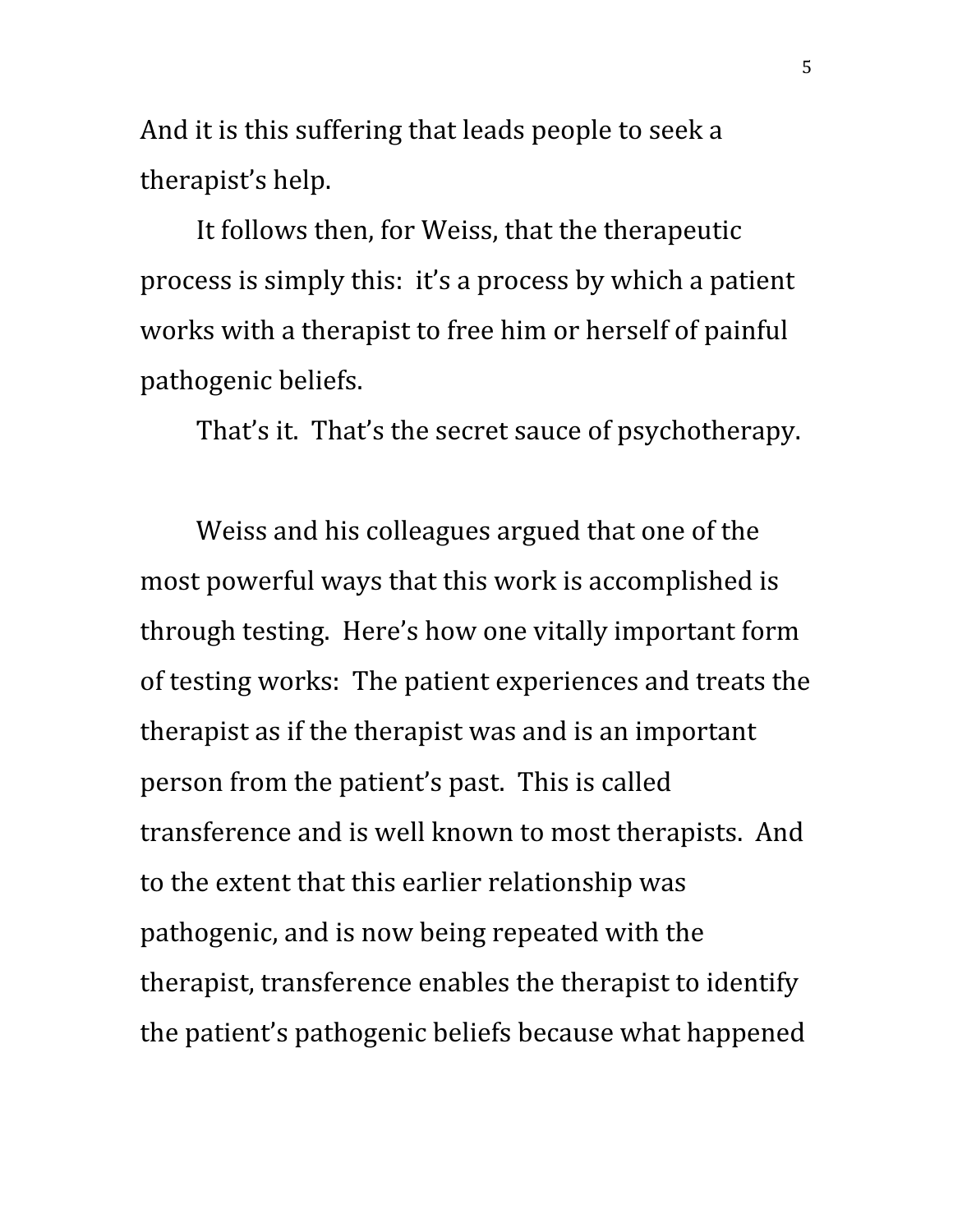in the past is being relived in the present—and in the therapist's office.

But Weiss is an optimist and he argues that patients don't *only* repeat the past with the therapist, but seek to overcome the pathogenic beliefs that arose at that time. Specifically, the patient really—unconsciously even-- wants the therapist to be *different* than his or her parents, to, instead, provide a new corrective experience that can then potentially heal these early wounds. In other words, Weiss suggests that patients are testing the therapist to see if the latter will confirm or disconfirm their pathogenic beliefs. By acting in ways that are the opposite of a problematic parent, the patient is helped to correct what went wrong.

Let me give you some examples. So, one patient came to experience me as like his father. The patient's father was extremely competitive, frequently dominating the patient verbally and physically. After a while in therapy, I noticed that the patient began to pick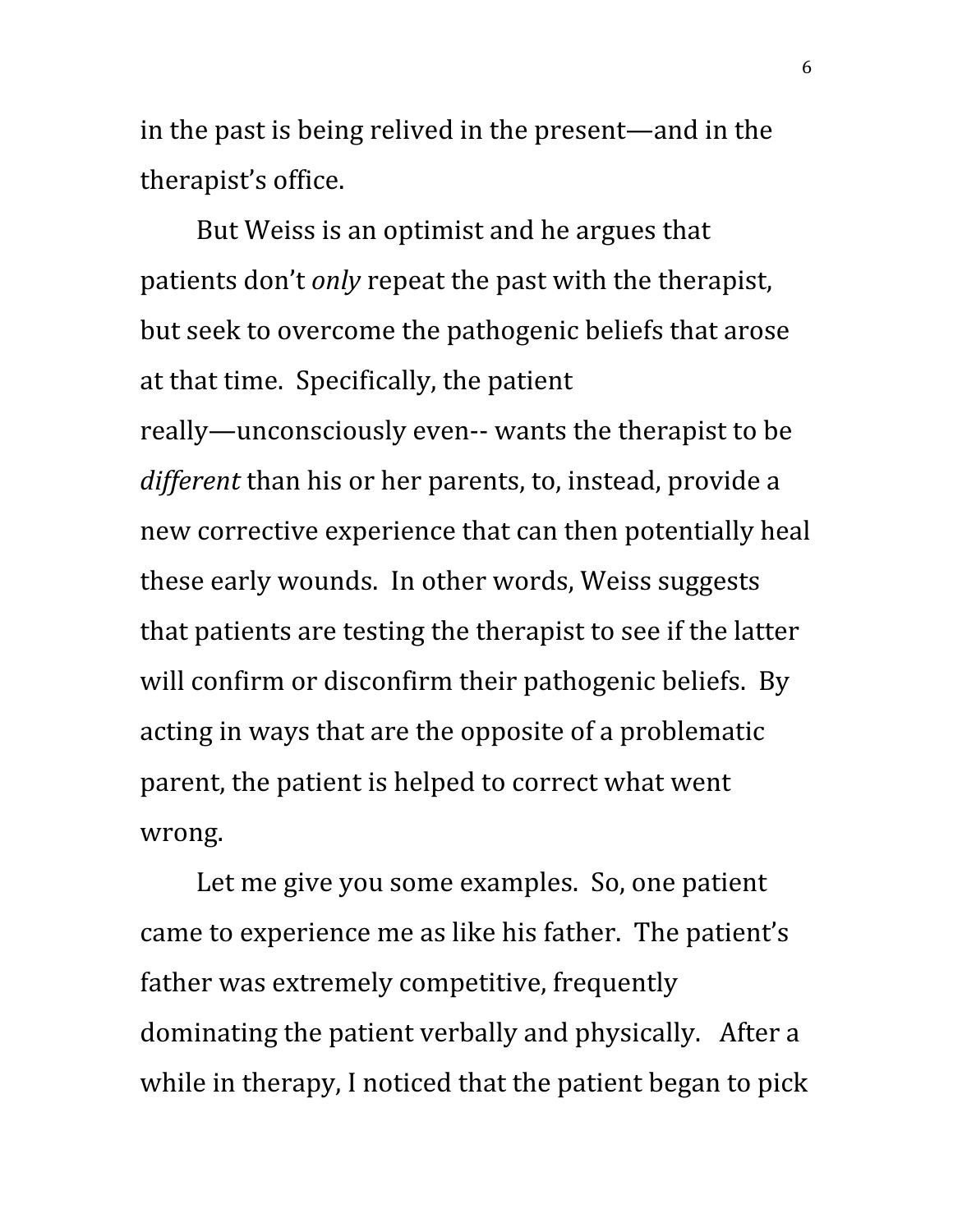fights and argue with me more and more. At first, I found myself being drawn into these conflicts. He was exhibiting a paternal transference to me and I deduced that this was a test and that, in the process of acting this out, he was looking for signs that I was either like—or unlike-- his father—in this case, that I needed to win the arguments or be smarter or otherwise compete with him. Armed with this insight, I was able to not only explain what was happening to him, but I was able to comfortably and non-defensively let him win arguments. In this way, I passed the patient's test and he felt safe enough to not only see what was happening, but to move forward in his life as well.

Another patient grew up with a father who she saw as weak and insecure and who needed his wife and daughter to flatter him and reassure him that he was important. She tested me after a while by boasting about her accomplishments, all the while looking for signs that I'd be put off or feel left out by her taking center stage, much as she felt her father had done in her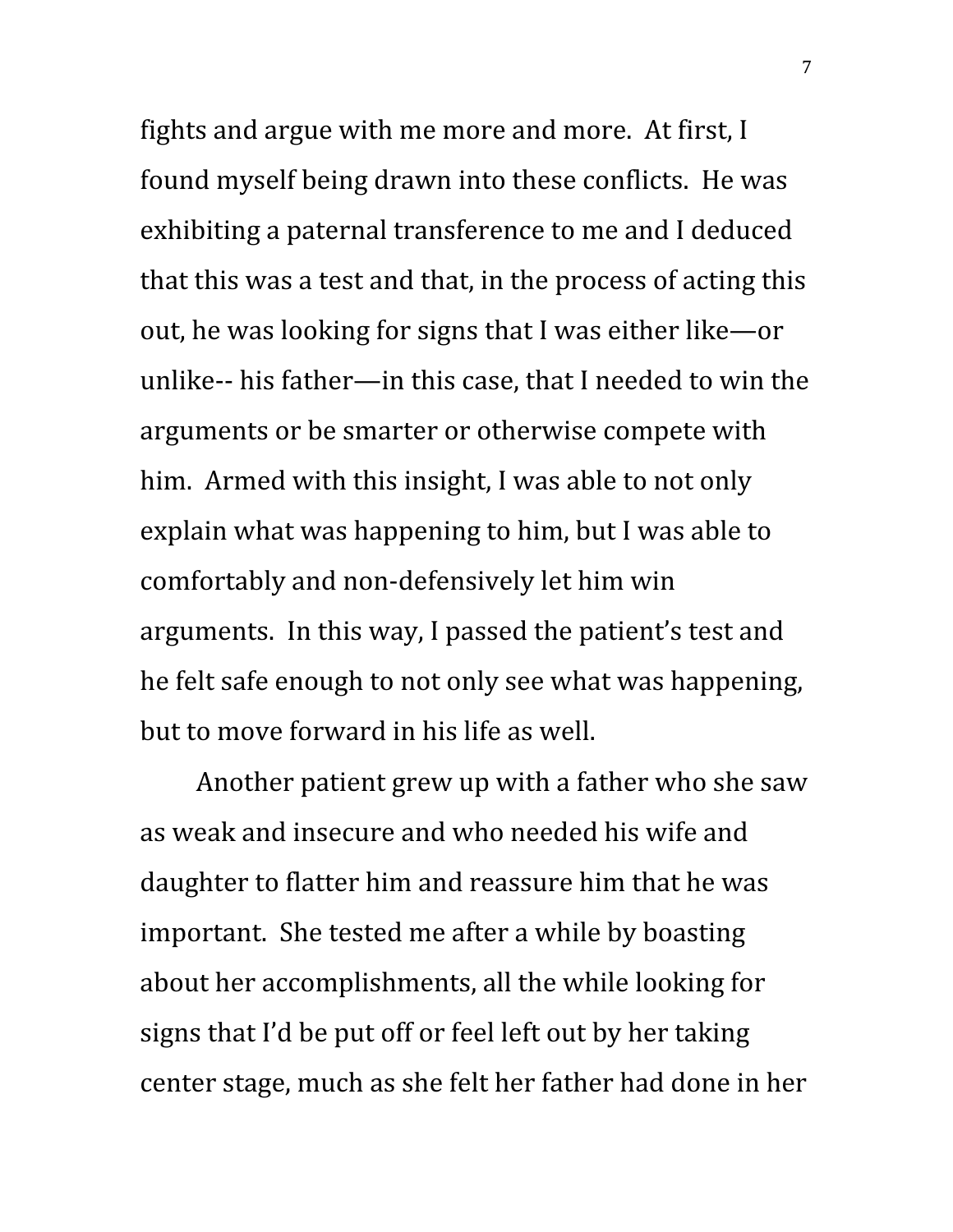childhood. When I didn't act threatened like her father, I passed her test and she was able to make progress.

Finally another patient's mother was self-centered and narcissistic. The patient tested me by flattering and praising me with the fear that I, like her mother, might like and need such flattery too much. When I communicated that I didn't need it and, instead, was perfectly comfortable shining a light on *her* accomplishments, her transference test was passed.

In all these situations, the therapist is provisionally put into the position of a parent and the patient tests to see if the therapist will repeat the dysfunction of that parent. If the therapist wittingly or unwittingly *does* repeat these dysfunctional patterns, the patient will unconsciously construe the therapy as being too risky to move forward. On the other hand, if the therapist does not fall into repeating the parental role, or – even better – does the opposite, the patient's test will be passed and the patient will make therapeutic progress.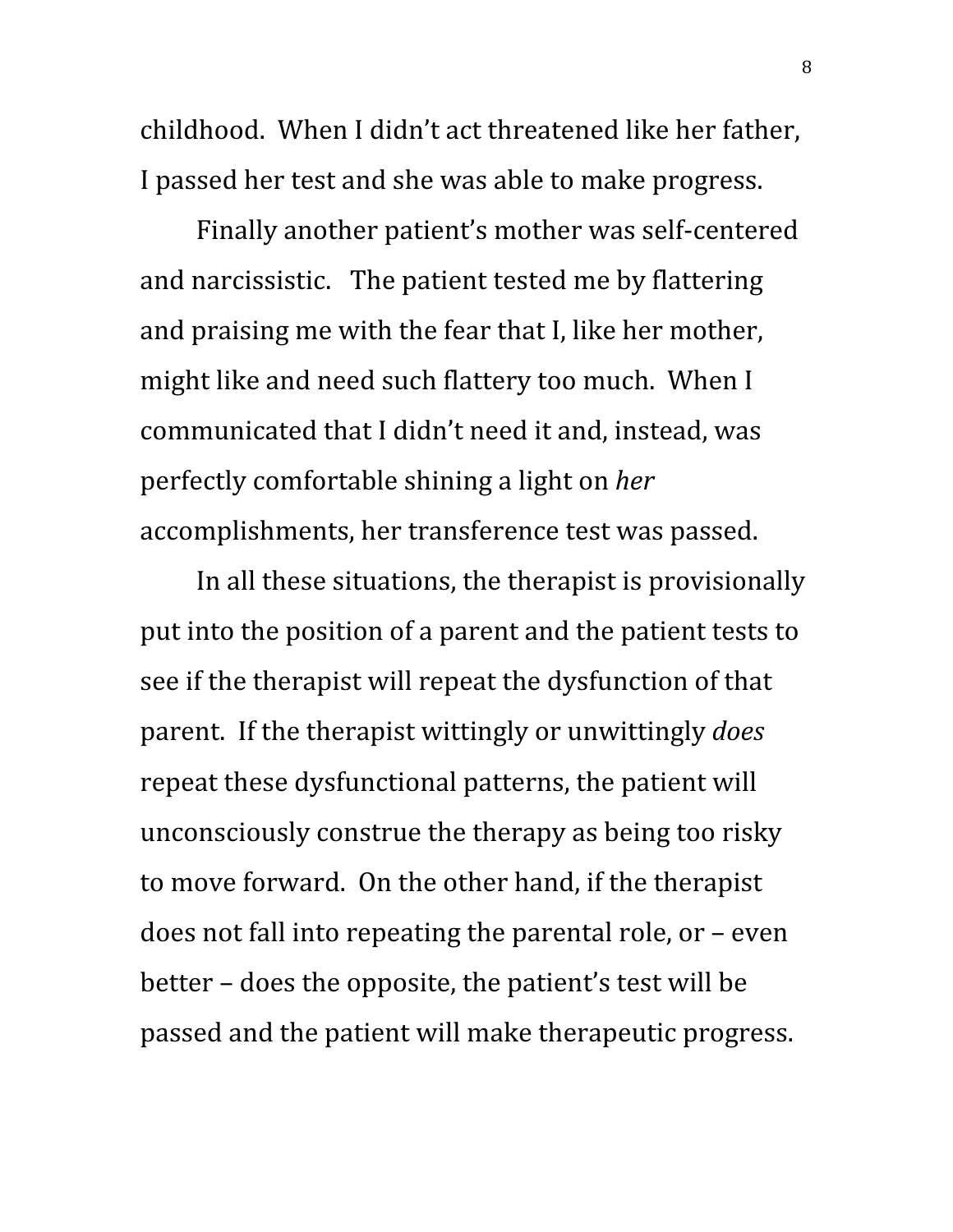Now, let's return to the case of Jessica, my suicidal patient. Her suicide threats and panicky calls to me were another type of test, one that Weiss calls "passive-into-active" tests. Here's how they work: The patient --in these cases --puts the therapist in the position that the patient was in as a child and the patient assumes the role of the pathogenic parent. The patient doesn't experience the therapist like a parent, but, instead, the patient becomes the parent in the relationship and assigns the therapist the role of the child.

If this seems confusing, try picturing this: We each have, buried deep in our minds, some version of the parent child relationship that we experienced growing up----that is, we have both sides of the relationship somewhere inside of us. Transference usually involves projecting the parental role onto the therapist, with the patient experiencing things the way he or she did as a child. But sometimes, the opposite happens.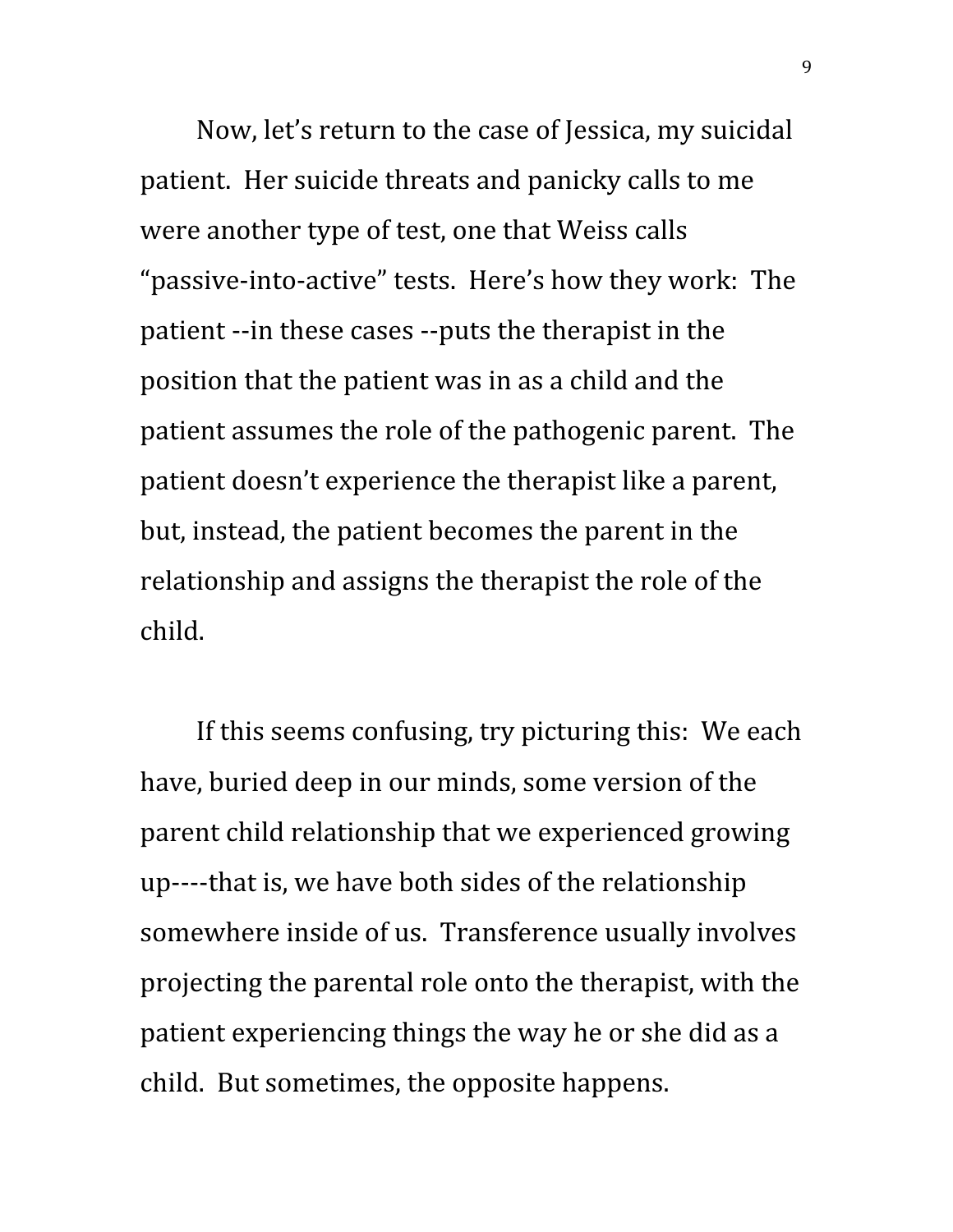Sometimes, the patient projects the role of the child onto the therapist, while inhabiting and acting out the role of the pathogenic parent. What the patient once experienced passively, he or she now recreates with the therapist, but this time, the patient is the active parent and the therapist is assigned the role of the passive child. When this happens in therapy, it becomes part of what we call "passive – into – active" testing.

Let's see how this worked with Jessica. Jessica grew up as the only child of a divorced mother who suffered from severe depression. When Jessica was 12 years old, just entering adolescence, she remembered her mother coming into her bedroom to kiss her good night. Jessica, however, had just applied some lotion for acne and so turned away from her mother. Later that night, the mother shot and killed herself. Jessica's psychotic father showed up at the funeral and blamed Jessica for causing her mother's death.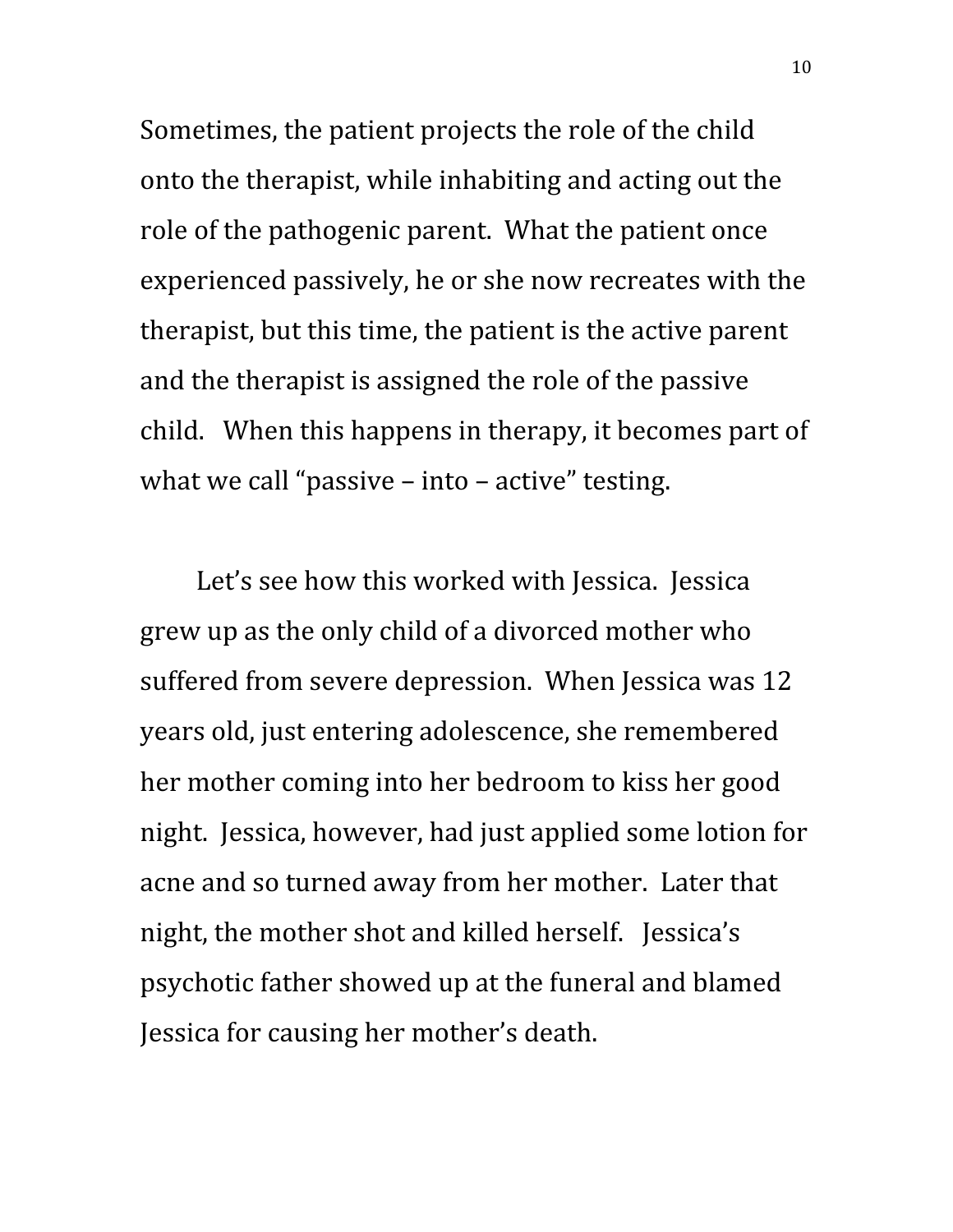Obviously, this was an incredibly traumatic event in Jessica's life and she never quite got over it. Here's what happened instead—Jessica felt so guilty, so almost criminally responsible for her mother's suicide that she identified with her mother's depression and suicidality. We see this sometimes with people who feel guilty about having better lives than their parents—we call this "survivor guilt—namely, that—out of guilt-- they put themselves in the same boat as the parents who they've surpassed.

This is exactly what Jessica did. She had an almost psychotic belief—a deeply pathogenic belief—that she had killed her mother. The punishment, in her mind, was to become like the mother—namely, depressed and suicidal. So that's what she brought into psychotherapy with me. She became her mother and put me in the role of the worried, guilty, helpless child. And I found that I had accepted this role assignment—I felt almost omnipotently responsible for Jessica's life or death, and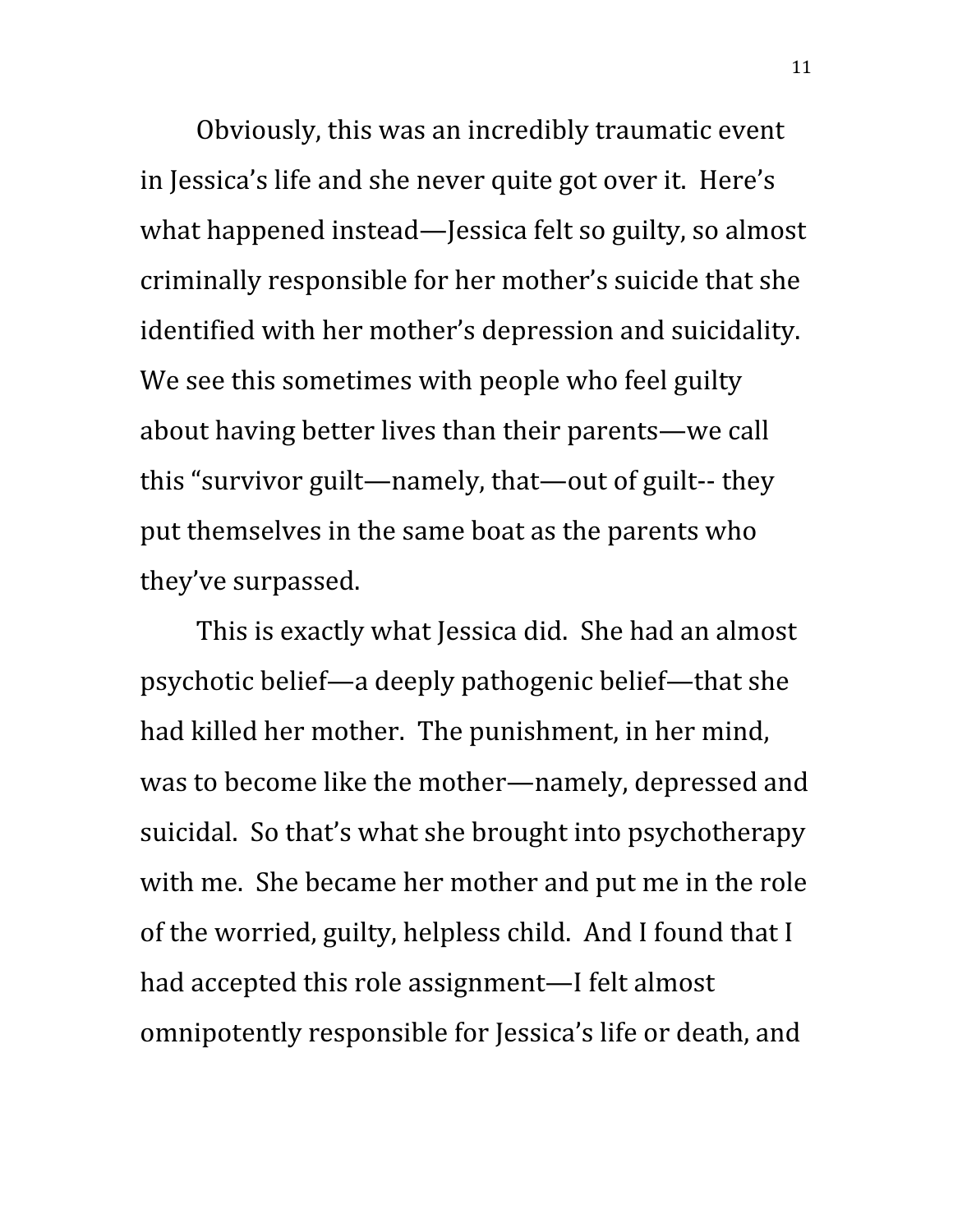found myself helpless and worried just as she had felt growing up.

When Jessica was a child, she couldn't let herself see that she wasn't responsible for her mother's life—or her mother's death. None of us can do this when we're children. Our parents have an awesome authority to determine the way the world is and the way it's supposed to be.

As an adult, however, --and as a therapist—I realized that I didn't need to accept this role of being so helpless and so overly responsible. I found ways to communicate this new-found insight to her Jessica in words and actions. I explained to her what was going on between us and I began setting limits on my availability, for example, not taking her phone calls between sessions. I frankly talked to her about her suicidal threats, telling her that if I thought she was acutely suicidal, I'd hospitalize her, even if it was against her will, and if she succeeded in killing herself, I'd feel